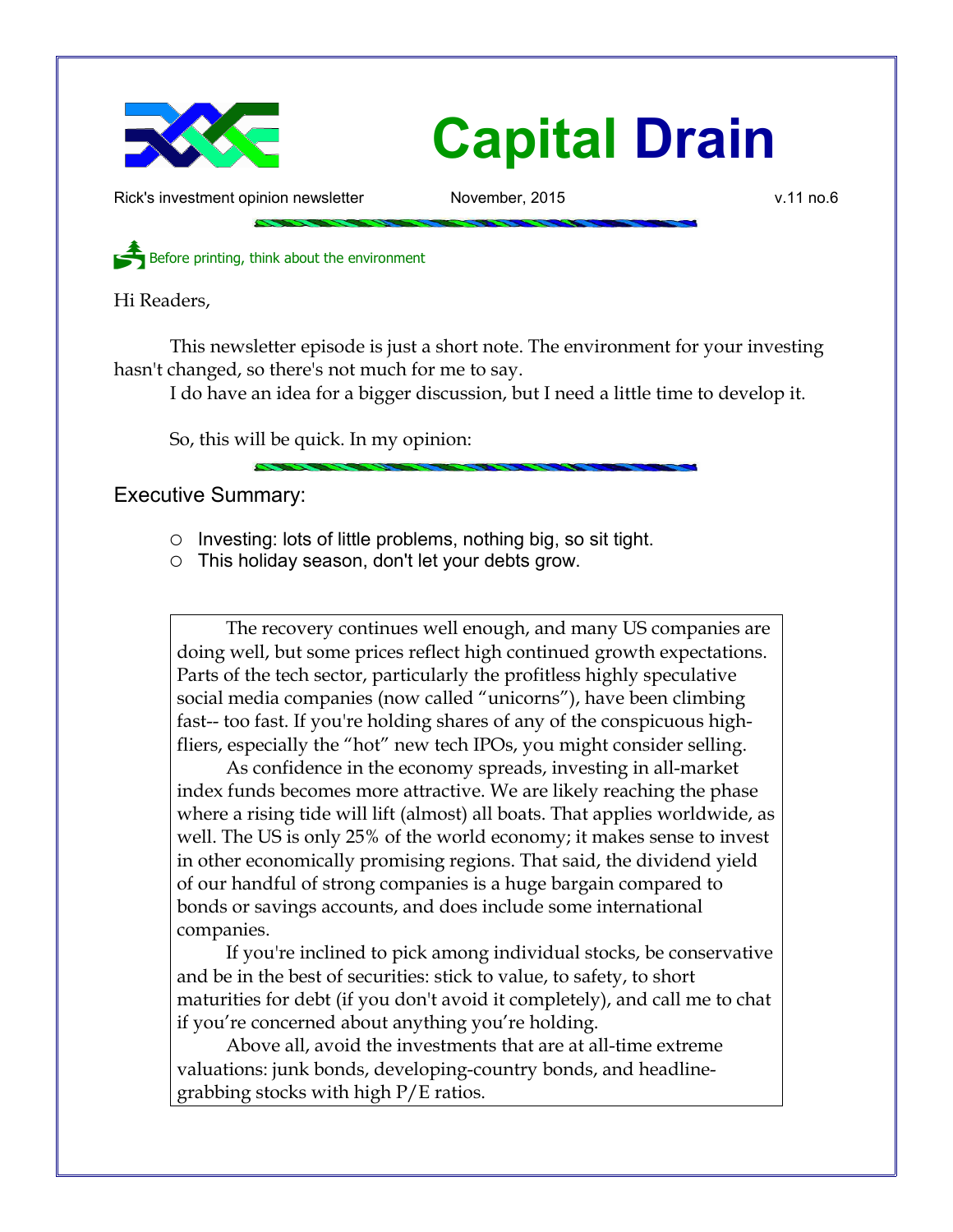The Details:

I don't want to force you to read a tedious repetition of what I wrote last month and months before. If anyone wants to review, all those letters are on the Longsplice [web page.](http://www.longspliceinvest.com/newsletter.shtml)

If you've been following along with my own investment choices, you'll want to sit tight with what you have, as I'm doing. I'm disappointed that the Euro area mutual fund HFEAX took a beating shortly after I mentioned it (and bought it) but I'm still holding it. Europe's economy is getting better, and eventually market opinion will tip back to long-term optimism.

The Christmas season is coming, with its riot of shopping and gift-giving. I don't mean to sound like the Grinch, but keep a rational lid on it. Remember what the Grinch learned:

"And the Grinch, with his Grinch-feet ice cold in the snow, stood puzzling and puzzling, how could it be so? It came without ribbons. It came without tags. It came without packages, boxes or bags.

And he puzzled and puzzled 'till his puzzler was sore. Then the Grinch thought of something he hadn't before.

What if Christmas, he thought, doesn't come from a store? What if Christmas, perhaps, means a little bit more?"[1](#page-1-0)

Enjoy yourselves, and treat your friends and loved ones well, but don't run up debts to do it.

There is, literally, an industry of clever people trying to get you to spend your money, even money you don't have if they think you'll probably get some.

These people are not your friends. They do not have your best interests in mind. They try to entice you to make decisions that benefit themselves at your expense. They are professional master psychological manipulators. They are advertisers.

Among the worst of what they do is to make people feel over-comfortable about debt. Having debts to pay limits all your future choices. It exposes you to financial risks that can take away all choice and leave you destitute. Make a smart choice, and limit your shopping to the money you actually have. If that means giving simple things, and fewer things, fine. Do it. Anyone who really cares about you will understand, and you'll be able to start the new year in phenomenally better financial health.

<span id="page-1-0"></span><sup>1</sup> Dr. Seuss. (1957). *How the Grinch Stole Christmas*. Random House Books for Young Readers.